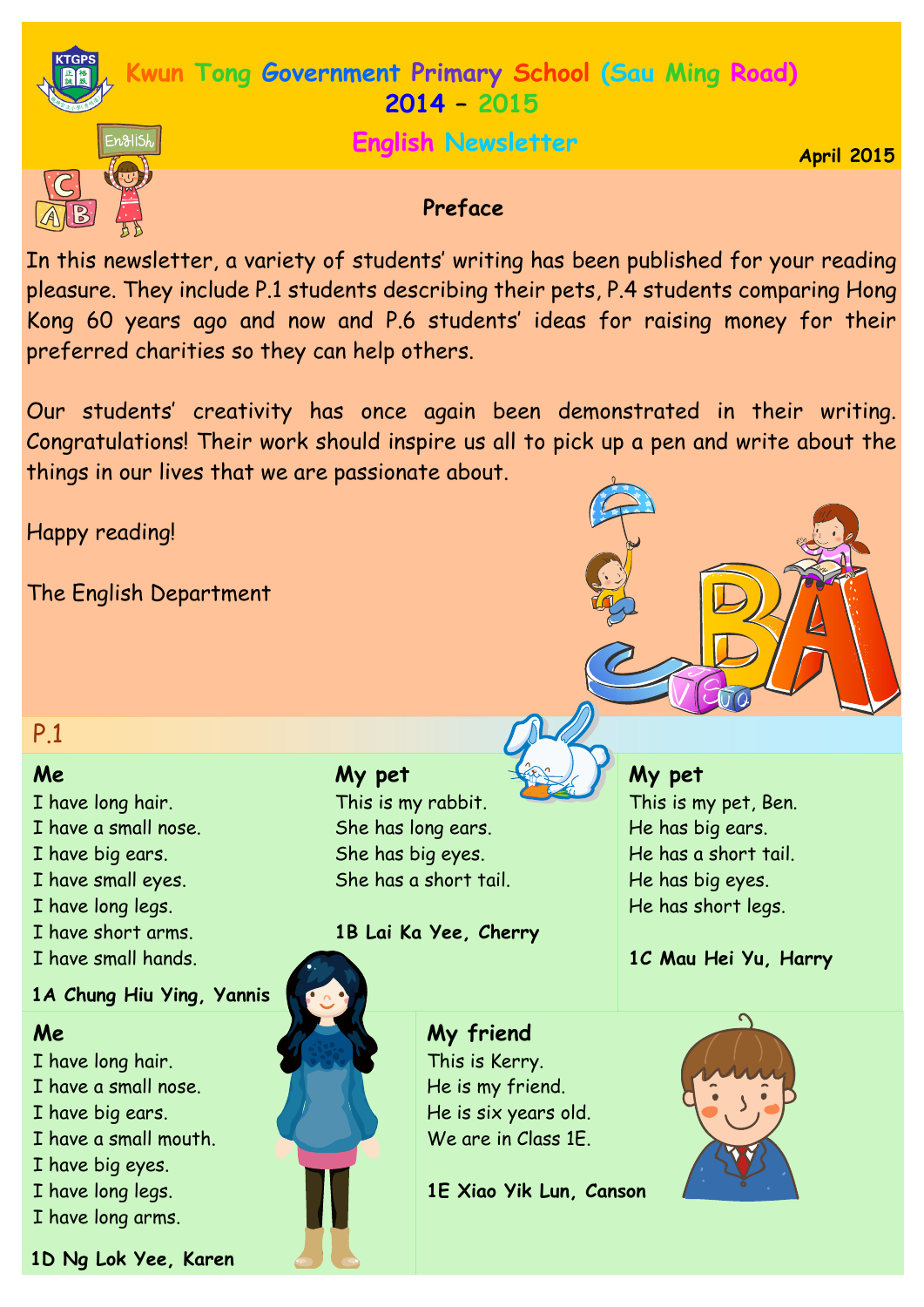# P.2 My family and I

My name is Joyce. I am seven years old. I live in Kwun Tong. I come to school on foot. I like eating apples. My father is a doctor. He helps sick people. He is kind. My mother is a policewoman. She is thin. She catches bad people. She is kind too. I have no brothers or sisters. I love my family.

# 2A Chor Yan Ching, Joyce



My name is Kevin. I am seven years old. I live in Kwun Tong. I come to school on foot. My father is a worker. He builds houses. My mother is a housewife. She looks after the family. I have one sister. I love my family.

2D Li Kin Fung, Kevin





My name is Onki. I am seven years old. I live in Sau Mau Ping. I come to school on foot. My father is a policeman. He catches bad people. My mother is a housewife. She looks after the family. I have one brother. I

love my family.

2B Wong On Ki, Onki

My name is Ivy. I am eight years old. I live in Kwun Tong. I come to school on foot. My father is a boss. He manages people. My mother is a housewife. She looks after the family. I have two brothers. I love my family.

2C Lo Hoi Yan, Ivy



My name is Tiffany. I am seven years old. I live in Kwun Tong. I come to school on foot. My father is a teacher. He teaches English. My mother is a housewife. She looks after the family. I have one brother and one sister. I love my family.

2E Choi Tsz Yiu, Tiffany

# P.3

## Niki's birthday present

It is Sunday. Mary and Sam buy a present because it is Niki's birthday. They go to Fun Toy Shop. They are happy. Mary asks, 'How much is the toy car?' The shopkeeper says, 'It's fifty dollars.' Sam says, 'Oh no! We do not have enough money.' In the end, the children buy a robot because it is forty dollars only. They are happy.

3A Sze-To Ip Lam, Mimi



it.

A sandwich

ham on the bread.

First, take a slice of bread. Next, spread some butter on

Then, cut the ham into small pieces. Put the cheese and

Finally, put a slice of bread on it. Sit down and enjoy it!

3D Leung Man Hei, Alice

# David's birthday present

It is Saturday. Bill and May want to buy a present because it's David's birthday. They go to Fun Toy Shop. May asks, 'How much is a toy car?' The shopkeepers says, 'It's fifty-five dollars.' Bill says, 'I do not have enough money.' May says, 'I give five dollars to you.' Bill answers, 'Thank you, May.' So they can buy the toy car for David. They feel happy.

3B Wong Kam On, Anthony



# Vegetable salad

First, wash the vegetables and mushrooms. Put them into a bowl.

Next, cut the ham into small pieces. Put the ham into the bowl.

Then, mix the ham, mushrooms and vegetables together.

Finally, add the salad dressing to the salad.

## 3E Tsang Tsz Ho, Phoebus



David's birthday present

It is 2<sup>nd</sup> March. It is Saturday. Lily and Bill want to buy a present because it is David's birthday. They take fifty dollars. They go to Fun Toy Shop. Lily asks, 'How much is the toy car?' The shopkeeper says, 'It's seventy dollars.' They say, 'Oh no, We don't have enough money.' They see a robot. It's just fifty dollars. Then they buy the robot in the end. They feel happy.

3C Li Lok Ting, Kitty

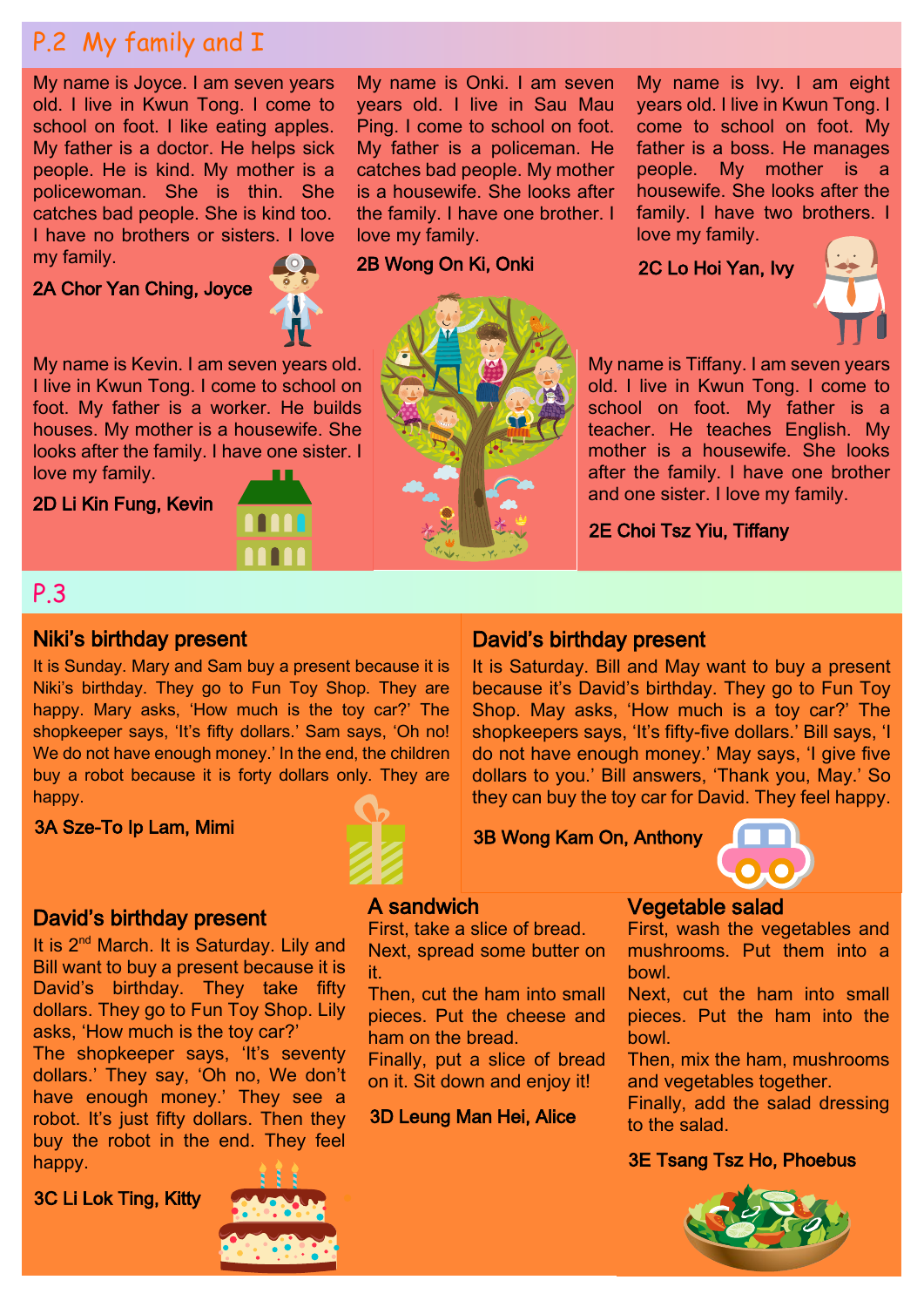# P.4 Life in Hong Kong 60 years ago and now

60 years ago, some children never went to school because there were not many schools. Parents had to pay school fees in the past but nowadays most parents do not have to pay school fees. So, all children can go to school.

60 years ago, some people rode on rickshaws because it was cheap. However there are no rickshaws in Hong Kong now.

Life in Hong Kong now is different from life 60 years ago. 60 years ago, many people lived in small huts. However, now many people live in flats. The air was fresher 60 years ago. The air is polluted now.

Also, there were no supermarkets 60 years ago but now there are many supermarkets. The food was fresher and tastier in the past.

4B Fung Chau Pik, Becky

 $\sqrt{in\kappa}$ 

60 years ago, there were buses, sedan chairs, ferries and trams. Now, there are more kinds of public transport, such as MTR and planes. They were cheaper 60 years ago. However, they are more expensive now.

Moreover, 60 years ago, we played hopscotch, hide-and-seek and Chinese chess. It was fun and enjoyable. Now, there are more electronic games and phone games.

4D Pun Ka Wai, Jane

What do you like doing in your spare time? In my spare time, I like going ice-skating on the skating rink. I seldom do this activity alone. I usually go ice-skating with my sister. It is fun and interesting. It makes me healthy. I can make new friends and I can relax too. I like going ice-skating because it is very



#### 4A Wong Tsz Yan, Candy

In the past, all children played with marbles. However, I now we can have many choices, for example, phone games and electronic games. We are so lucky!

60 years ago, people travelled by rickshaw, carriage and sedan chair. However, there are different kinds of transport today. We can travel by taxi, bus or minibus.

#### 4C Chan Lok Yi, Lois

#### P.5

## A presentation about J.K. Rowling

J.K. Rowling is famous because she has led a 'rags to riches' life story and her books have gained worldwide attention and won multiple awards.

J.K. Rowling was working as a researcher when she conceived the idea for the Harry Potter series. J.K. Rowling is a millionaire. She is the United Kingdom's best-selling living author. Her temperament is strong. From J.K. Rowling, I have learnt that I should be brave, never give up and shouldn't evade things when I face difficulties.

#### 5A Cheng Lok Yi, Emily

#### A presentation about Roald Dahl

Roald Dahl is famous because he was good at writing. He has been one of the most popular authors in the world since 1940. Roald Dahl was hard-working. He wrote a letter home every week. Writing made him feel better. He was always thinking of new ideas for his stories in his spare time. From Roald Dahl, I have learnt that we should never give up.

A presentation about Lee Wai Sze Lee Wai Sze is famous because she is good at cycling. She won a gold medal at the 2010 Asian Games. Lee Wai Sze became a full-time cyclist in 2004. She is hard-working. In her spare time, she likes going cycling. She broke her left wrist but



#### Describing People

Mrs Slow is short. She is with the long straight hair, the big eyes, the big mouth and the big nose. Her legs are short. Mrs Slow is the lady in the long purple dress, in the red hat and in the blue pair of gloves. Mrs Slow is the lady with the black glasses, with the green silver ring and with the brown stick. She is slow but clever.

5C Tai Hiu Yi, Anna

5D Lau Wai Yiu, Yoyo



5B Li Hui Yau, Hebe

5E Lau Ming Kit , Winnie



4E Kan Wing Yan, Crystal

exciting.

Nick Vujicic is famous because he is a talented person who has no limbs.

Nick Vujicic is a preacher. He has been a preacher for many years. He has visited more than 19 countries and given speeches to people in schools, churches, hospitals and even prisons. From Nick Vujicic, I have learnt that God is enough to overcome any disabilities and difficulties, so when we face difficulties, we have to be brave, strong and hard-working.